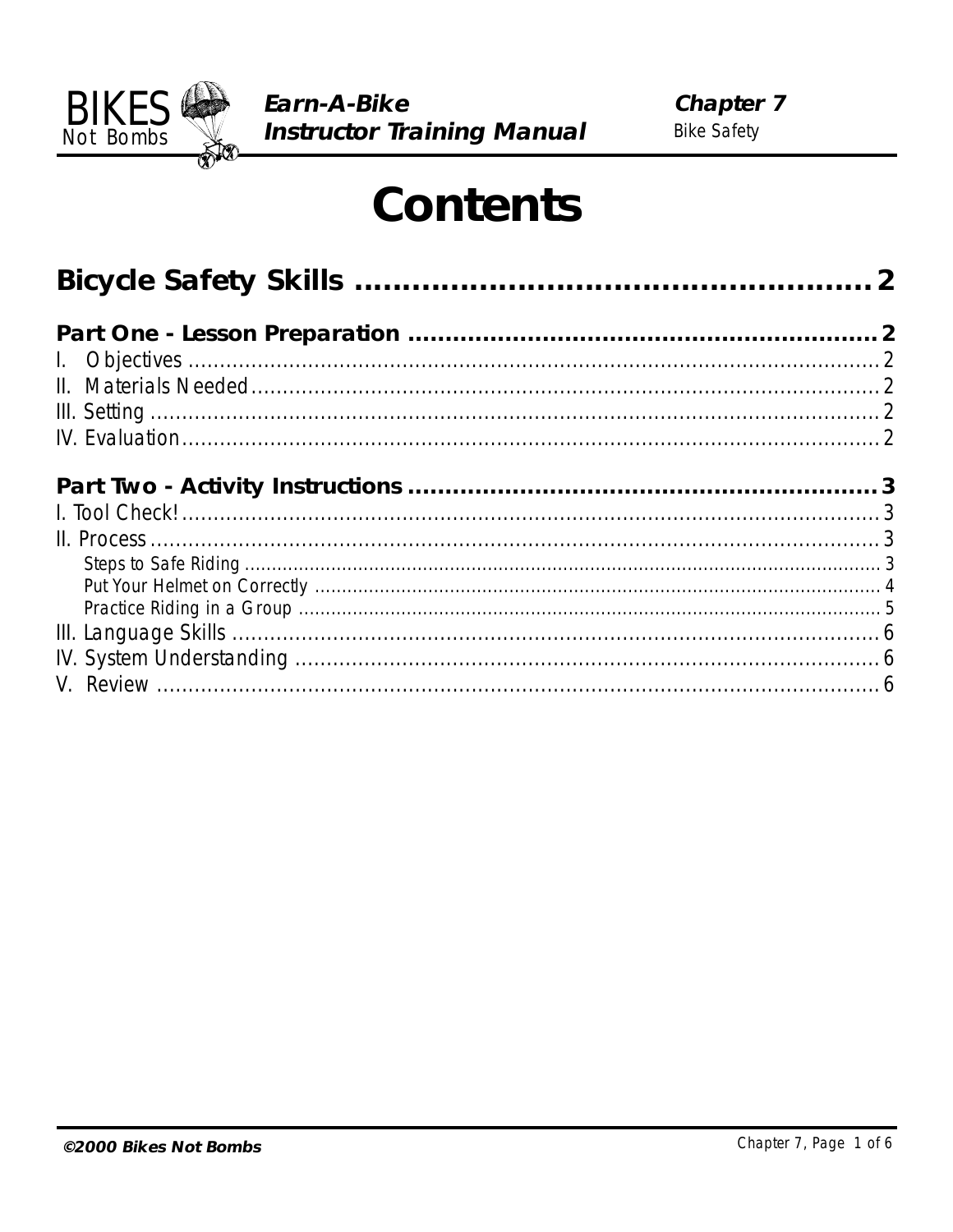**Earn-A-Bike Instructor Training Manual** **Chapter 7** Bike Safety

# **Bicycle Safety Skills**

# **Part One - Lesson Preparation**

# **I. Objectives**

<span id="page-1-0"></span>**BIKES** Not Bombs

- A. Student can identify a bicycle that is unsafe to ride.
- B. Student can judge whether a helmet is being worn correctly, and is willing to wear a helmet.
- C. Student improves her/his ability to control the bicycle while executing skills necessary for in-traffic riding, such as riding in a straight line, looking over the shoulder for traffic without swerving, and using hand signals.
- D. Student learns to identify potential dangers in an intersection or street scenario, to make a plan to avoid them, and to execute the plan.
- E. Student becomes more familiar with the math concepts of perpendicular and parallel.

# **II. Materials Needed**

### **Demonstration Parts**

Helmet made for an egg Bike to use for Safety Check Bikes to be Ridden

**Tools** TV and VCR Traveling Tool Kit Frame Pump

**Other Materials** Chalk or Masking Tape 2 Eggs, in Plastic Bags First Aid Kit

# **III. Setting**

- A. Outdoor, Pre-Traffic Practice Area playground, empty parking lot, or very quiet back street intersection. With chalk or masking tape set up two parallel lines on the pavement, one foot apart and at least forty feet long. At the end, make a mock intersection allowing room for a left turn off the parallel lines. Make sure there is enough room near the head of the parallel lines for the cyclists to assemble and wait their turns. See the BikeCentennial Bike Safety Rodeo manual for more setup ideas. You may have to sweep up glass, plan ahead!
- B. Outdoor, Practice Ride choose routes to and from class meeting site that do not involve dangerous roads or intersections.

# **IV. Evaluation**

- A. Teacher Observation During Work Session Observe the students you are working with for general riding skills (e.g. body position on start up, steadiness, stopping ability).
- B. Oral Review at end of work session.
	- 1) **Language**: How many of the parts and traffic terms can students identify? Passively? Actively?
	- 2) **Process:** How many of the steps of the safety check can students name? Can they get the steps in the correct order? How many of the steps of making a left turn can students name?
- C. Written Evaluation How well can student narrate what she did that day on her time sheet?

**NOTE**: While for simplicity sake we describe the Safety Skills lesson here as one lesson, it works best to divide these activities up and integrate them into mechanics lessons over the course of the entire EAB course. Riding provides a good break during mechanics, and can be used to reduce the number of students in your tool area at once.

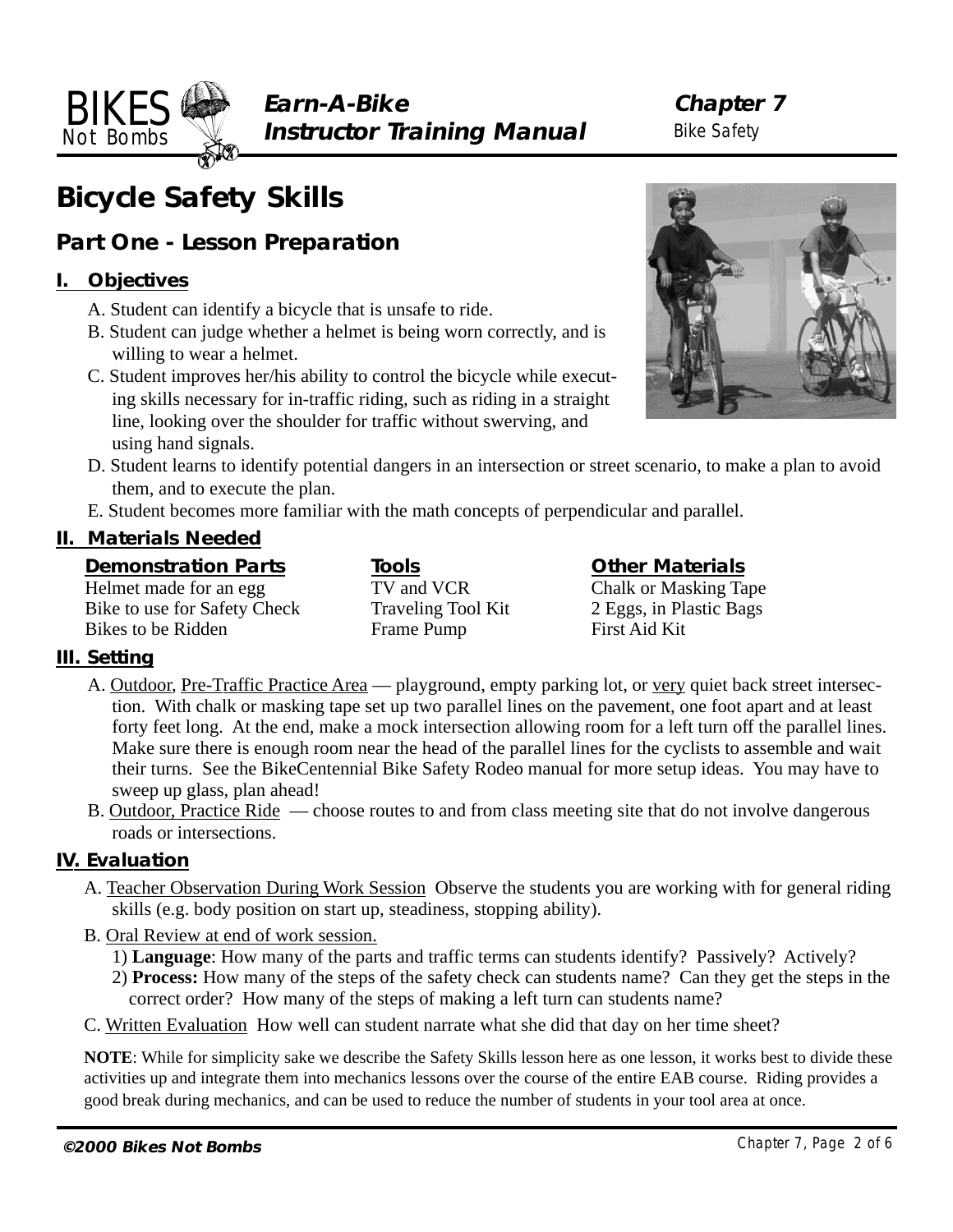<span id="page-2-0"></span>

# **Part Two - Activity Instructions**

**I. Tool Check!** Students  $\&$  instructors enter the tool area and confirm as a group that all the tools are there.

#### **II. Process**

**A. Goal** — Group discussion: Have you ever had a bike crash or known anyone who has? What caused the crash? What were the consequences? Could it have been prevented? Allow time for people to tell possibly painful stories and describe their feelings - otherwise the students tend to numb out!

#### **B. Steps to Safe Riding** —

- **1. Watch a Safety Video** it works best to view these a little at a time, 15-25 minutes maximum. The Videos available at Bikes Not Bombs are:
	- a) Bicycle Safety First A video of a slide show made for an adult audience, showing white adult riders in Oregon. Very good info. on the importance of lane positioning and tactics for riding in traffic. Works well with some young people.
	- b) Be Safe on Your Bike A California video, showing a mixed race group of boys riding in the suburbs. Good info., has an unnecessary boy meets girl theme.
	- c) Basics of Bicycling, Parts I, II, and III shows mostly younger children on BMXs, mostly white group, riding in what look like Mid-Western or New England suburbs. Has a good piece on making a plan to deal with potential obstacles.
	- d) Soon to be available: the Bikes Not Bombs Girls In Action Bike Safety Video!
- **2. Evaluate Condition of Your Bike** do the Safety Check!
	- a) Drop the Bike from a few inches off the ground, letting it bounce a bit on its wheels. Listen! Anything loose? Pay special attention to the Headset.
	- b) Check the Wheels Is there side to side play. If so, is it in the hub adjustment or is the wheel loose in the dropout? Do both wheels spin freely?
	- c) Is there enough air in the tires? You shouldn't be able to dent the tire w/your thumb.
	- d) Do the brakes stop the bike? Squeeze both brake levers and try to push the bike forward. Try to push it backwards. The wheels shouldn't turn.
	- e) Can you rock the Crank Arm from side to side? If you could, what would that mean?
	- f) Your Body and Clothes! Any loose shoe laces, baggy pants that might get caught in the chain or wrapped around the pedals? Or long hair that might get in your eyes?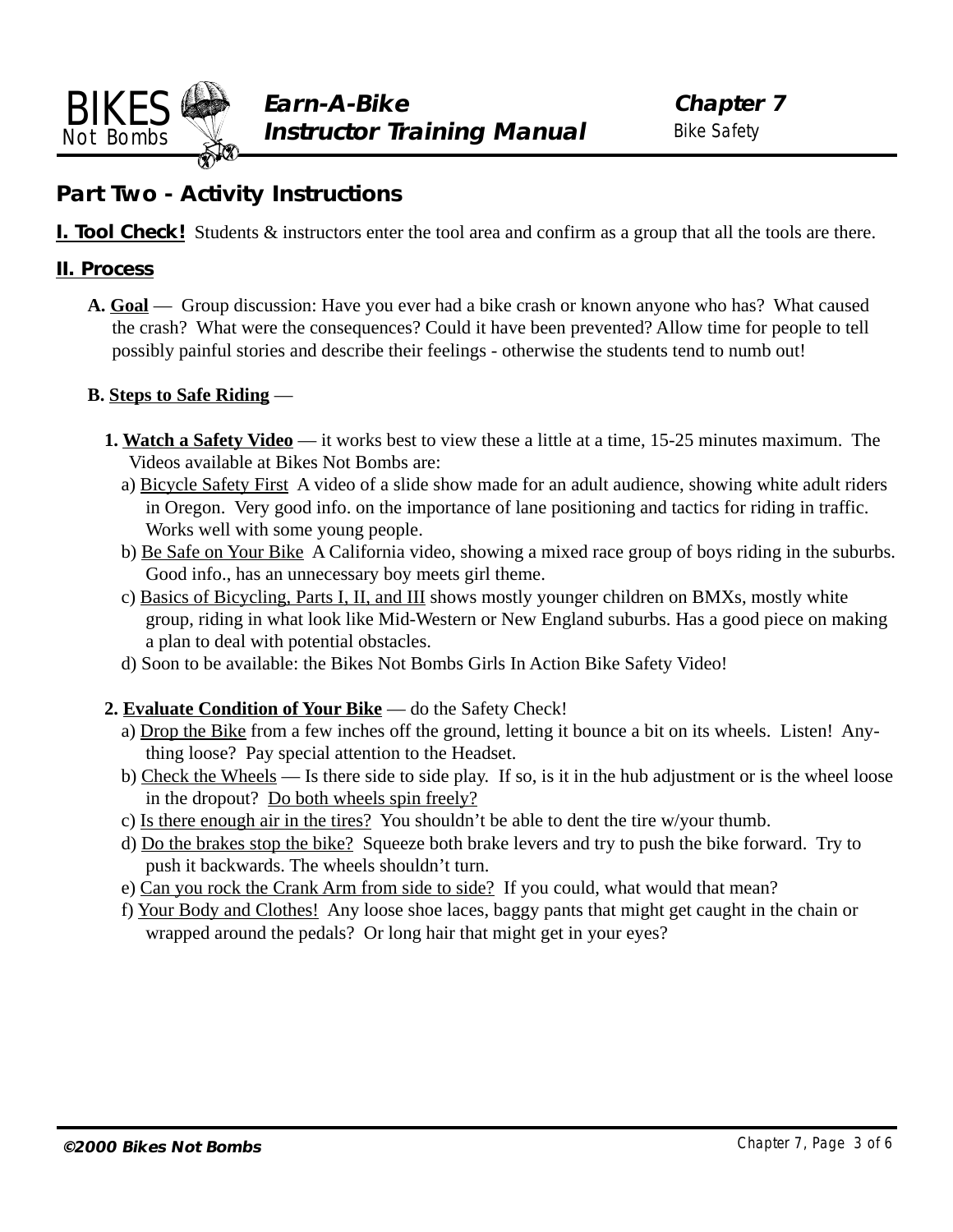<span id="page-3-0"></span>

**Chapter 7** Bike Safety

### **3. Put Your Helmet on Correctly**

- a) Do the Egg Drop Demo. Draw a little face on an egg, name it, and see what happens to it when you drop it to the pavement (covered with a sheet of paper!) from one foot high. Then put the second egg (also named!) in it's "helmet" (and inside a plastic bag). Drop it from one foot. Did it break? Drop it from two feet. Did it break? Keep dropping it from one foot higher each time until it breaks. Describe the straps securing the egg helmet as having the same role as your helmet chin strap & buckle. Point out both that the helmet protected it a lot, and that a hard enough blow will break your head even with a helmet.
- b) Put in Pads that make your helmet fit snugly on your head. No side to side or front to back play, but not squeezing your head.
- c) Adjust Straps so that you can't push the helmet up to expose your forehead, or forward to expose the back of your head.



**Bicycle Helmet Fit**

#### **4. Practice Basic Skills Away From Traffic**

- a) Riding in a Straight Line Can you stay between two parallel stripes one foot apart?.
- b) Riding in a Straight Line while Looking Over your Shoulder Can you look and then say how many fingers the instructor behind was holding up, without swerving outside the parallel lines?
- c) Riding in a Straight Line while Using hand Signals Can you make a "right turn" or "left turn" or "stopping" signal, without swerving outside the parallel lines?
- b) Riding in a Straight Line while Looking over your Shoulder and Signaling! Can you look and then say how many fingers the instructor behind was holding up, and make a hand signal, all without swerving outside the parallel lines?
- d) Making a Left Turn Combine all of the above and turn left at the end of it, into a perpendicular street that has been drawn on the pavement. For the more sophisticated, work on positioning in the lane once they master a simple left turn.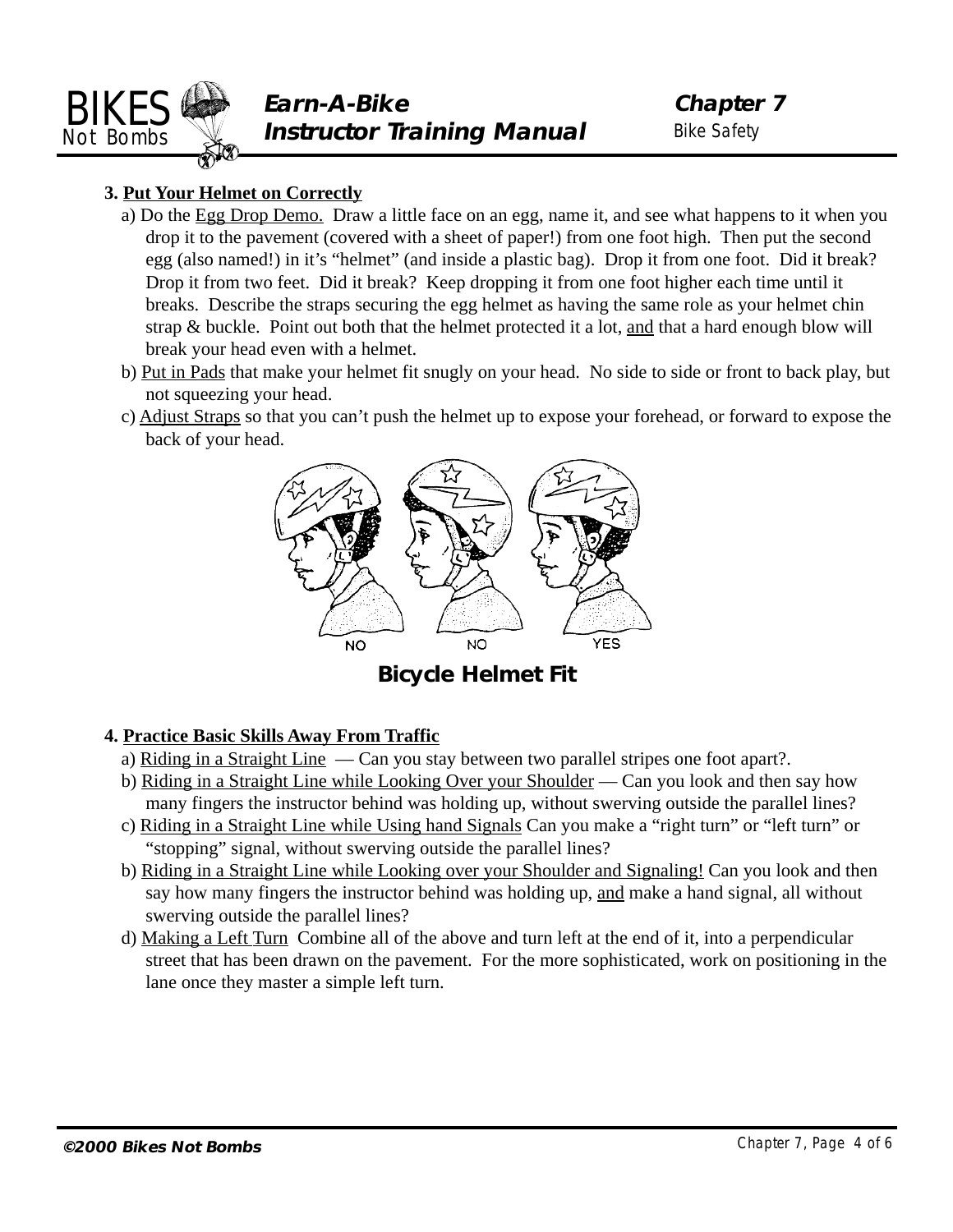<span id="page-4-0"></span>

- **5. Practice Riding in a Group, Away from Traffic** Try a first ride on a bike path. Take a first aid kit, a tool kit, a pump and some water. Stop occasionally and ask how your riders are doing. Ask what has been going well. Ask if anyone noticed anything that needed improvement.
	- a) Everyone Thinks for Themselves Don't go through an intersection just because the person in front of you did!
	- b) Establish an Order of Riders On the first group ride it may be necessary to keep everyone in the original order and not allow passing, depending on how much self-control and attention the riders have. Eventually allow passing, only if you look behind you, and warn the rider you're about to pass.
	- c) Don't let the Person Behind You get Out of Sight. Watch out for the group and don't leave anyone behind.
	- d) Pull your Bike Over to the Side of the Road or Path if you have to Stop.
	- e) If you are riding on a bike path parallel to a road, when crossing a side street, Be Careful to Look Over Your Shoulder for Cars coming Up behind you, About to Turn Right or Left across the bike path on the side road!
- **6. Go for a Ride In Traffic!** Choose both your group and the route carefully. You probably want to start with a group of only three of four students and two instructors.
	- a) Ride up to a busy intersection, stop and Strategize How to get Across. Where are all of the places cars could come from? What would happen to your plan if suddenly a cyclist shot out of somewhere, going the





wrong way or running a red light?

- b) Try it Out! Send one person at a time, don't send anyone who's not ready. Remember that walking a bike across an intersection in the cross walk is always a fine option.
- c) Watch out for Car Doors stay far enough out in traffic to avoid an opening car door. How far is that? Go out and measure the width of a few doors.